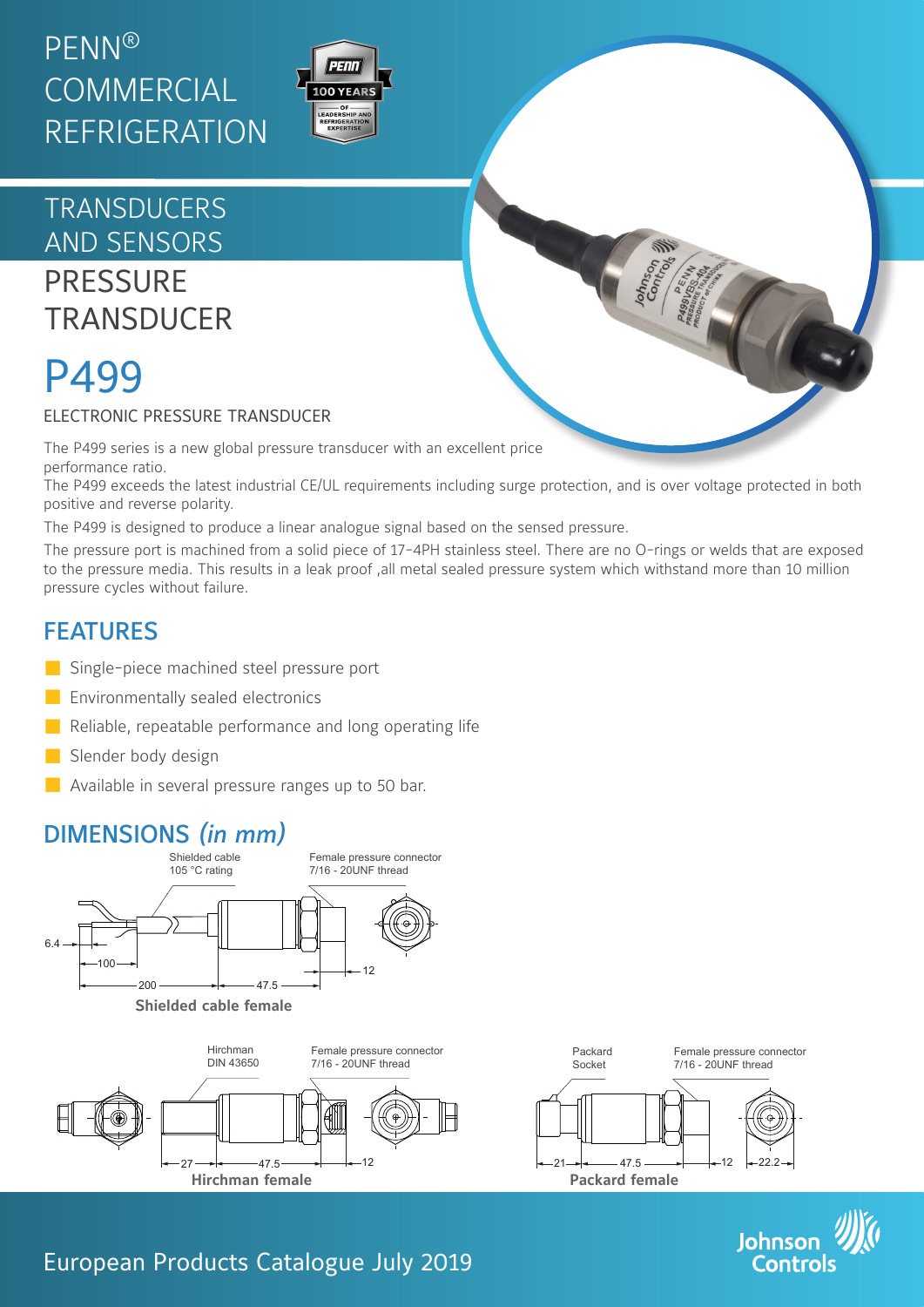#### $\mathsf{PENN}^{\circledR}$ COIVIIVIERCIAI<br>DEEDICED ATI **COMMERCIAL** REFRIGERATION

TRANSDUCERS TRANSDUCERS AND SENSORS

P499 - PRESSURE TRANSDUCER

# ORDERING INFORMATION

#### 2 METER CABLE CONNECTIONS MODELS

|              | <b>PRESSURE RANGE</b>      |                            |                      |                |
|--------------|----------------------------|----------------------------|----------------------|----------------|
| <b>CODES</b> | Minimum Pressure<br>(Pmin) | Maximum Pressure<br>(Pmax) | <b>PRESSURE PORT</b> | <b>OUTPUT</b>  |
| P499ABS-401C | $-1$ bar                   | 8 bar                      | 1/4" SAE Male        | $0.4$ to 20 mA |
| P499ABS-404C | 0 bar                      | 30 bar                     |                      |                |
| P499ACS-401C | $-1$ bar                   | 8 bar                      | 1/4" SAE Female      |                |
| P499ACS-404C | 0 <sub>bar</sub>           | 30 bar                     |                      |                |
| P499ACS-405C |                            | 50 bar                     |                      |                |
| P499VBS-401C | $-1$ bar                   | 8 bar                      | 1/4" SAE Male        |                |
| P499VBS-404C | 0 bar                      | 30 bar                     |                      |                |
| P499VCS-401C | $-1$ bar                   | 8 bar                      |                      | $0 - 10 V$     |
| P499VCS-404C | 0 bar                      | 30 bar                     | 1/4" SAE Female      |                |
| P499VCS-405C |                            | 50 bar                     |                      |                |

#### HIRSCHMANN DIN CONNECTOR

|              | <b>PRESSURE RANGE</b>      |                                   |                      |                              |
|--------------|----------------------------|-----------------------------------|----------------------|------------------------------|
| <b>CODES</b> | Minimum Pressure<br>(Pmin) | <b>Maximum Pressure</b><br>(Pmax) | <b>PRESSURE PORT</b> | <b>OUTPUT</b>                |
| P499ABH-401C | $-1$ bar                   | 8 bar                             | 1/4" SAE Male        |                              |
| P499ABH-402C |                            | 15 bar                            |                      |                              |
| P499ABH-404C | 0 bar                      | 30 bar                            |                      | $0.4$ to 20 mA               |
| P499ACH-401C | $-1$ bar                   | 8 bar                             |                      |                              |
| P499ACH-402C |                            | 15 bar                            |                      |                              |
| P499ACH-404C | 0 bar                      | 30 bar                            | 1/4" SAE Female      |                              |
| P499RCH-401C | $-1$ bar                   | 8 bar                             |                      | $0.5 - 4.5$ V<br>Ratiometric |
| P499RCH-404C | 0 bar                      | 30 bar                            |                      |                              |
| P499VBH-401C | $-1$ bar                   | 8 bar                             | 1/4" SAE Male        | $0 - 10 V$                   |
| P499VBH-404C | 0 bar                      | 30 bar                            |                      |                              |
| P499VCH-401C | $-1$ bar                   | 8 bar                             | 1/4" SAE Female      |                              |
| P499VCH-404C | 0 bar                      | 30 bar                            |                      |                              |